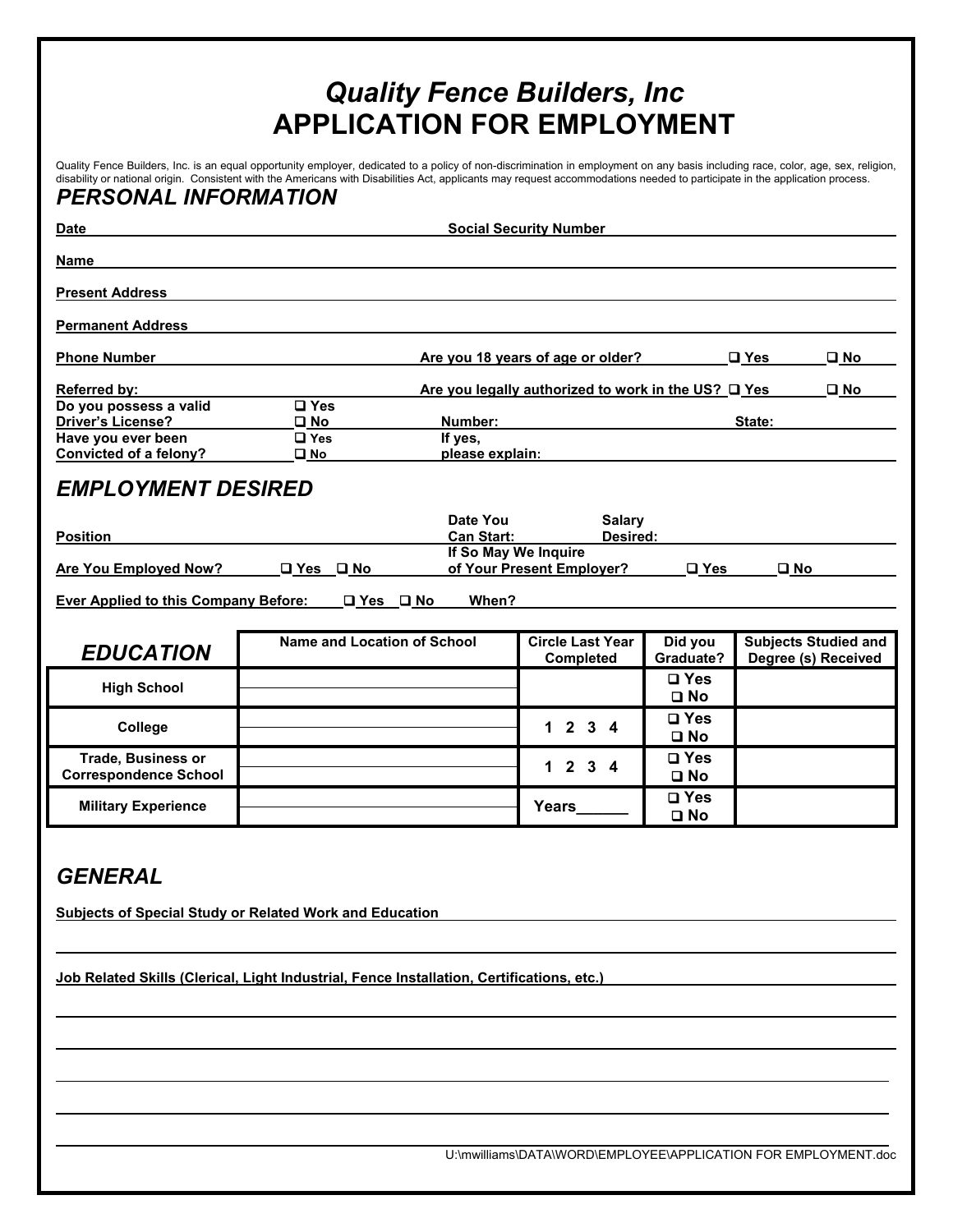*FORMER EMPLOYERS* List below your last four employers, starting with the **last one first**.

| Month/Year of<br>Employment | Name, Address and Phone Number of<br><b>Employer</b> | <b>Salary</b><br>(upon leaving) | <b>Position/Title</b> | <b>Reason for Leaving</b> |
|-----------------------------|------------------------------------------------------|---------------------------------|-----------------------|---------------------------|
| <b>FROM</b><br><b>TO</b>    |                                                      |                                 |                       |                           |
| <b>FROM</b><br>l TO         |                                                      |                                 |                       |                           |
| <b>FROM</b><br><b>TO</b>    |                                                      |                                 |                       |                           |
| <b>FROM</b><br>Ι το         |                                                      |                                 |                       |                           |

*REFERENCES* List below three persons *not related* to you, whom you have known at least one year.

| <b>NAME</b> | <b>ADDRESS</b> | <b>PHONE</b><br><b>NUMBER</b> | <b>YEARS</b><br><b>ACQUAINTED</b> |
|-------------|----------------|-------------------------------|-----------------------------------|
|             |                |                               |                                   |
| -           |                |                               |                                   |
|             |                |                               |                                   |

**If you are to be hired by Quality Fence Builders, Inc., you will be required to attest to your identity and employment eligibility, and to present true and accurate documents confirming your identity and employment eligibility, including, but not limited to, eligibility to work in the United States as required by the Immigration Reform and Control Act of 1986. You cannot be hired if you do not comply with these requirements.** 

# *AUTHORIZATION*

I certify that the facts contained in this application (and accompanying resume, if any) are true and complete to the best of my knowledge. I understand that any false statement, omission, or misrepresentation on this application, medical examination, and/or drug examination and related documentation is sufficient cause for refusal to hire, or dismissal if I have been employed, no matter when discovered by Quality Fence Builders, Inc.

I understand that any employment is conditioned on a background check. I authorize Quality Fence Builders, Inc. to thoroughly investigate all statements contained in my application or resume, and I authorize my former employers and references to disclose information regarding my former employment, character and general reputation to Quality Fence Builders, Inc., without giving me prior notice of such disclosure. In addition, I release Quality Fence Builders, Inc., any former employers and all references listed above from any and all claims, demands or liabilities arising out of or related to such investigation or disclosure.

If I am offered employment I agree to a medical examination and drug test before starting work. If employed, I also agree to submit to a medical examination or drug test at any time deemed appropriate by Quality Fence Builders, Inc. and as permitted by law. I consent to such examinations and tests, and I request that the examining doctor disclose to Quality Fence Builders, Inc. the results of the examination, which results shall remain confidential and segregated from my personnel file. I understand that my employment or continued employment, to the extent permitted by law, is contingent upon satisfactory medical examination and drug test, and if I am hired a condition of my employment will be that I abide by Quality Fence Builders, Inc.'s Drug and Alcohol Policy.

I understand that filling out this form does not indicate there is a position open and does not obligate Quality Fence Builders, Inc. to hire. If hired, I agree to abide by all Company work rules, policies and procedures. Quality Fence Builders, Inc. retains the right to revise its policies or procedures in whole or in part at any time.

**I understand and agree that nothing contained in this application, or conveyed during any interview, is intended to create an employment contract. I further understand and agree that if I am hired, my employment will be "at will" and without fixed term, and may be terminated at any time, with or without cause and without prior notice, at the option of either myself or Quality Fence Builders, Inc.. No promises regarding employment have been made to me, and I understand that no such promise or guarantee is binding upon Quality Fence Builders, Inc. unless made in writing.** 

Date **Signature** Signature

U:\mwilliams\DATA\WORD\EMPLOYEE\APPLICATION FOR EMPLOYMENT.doc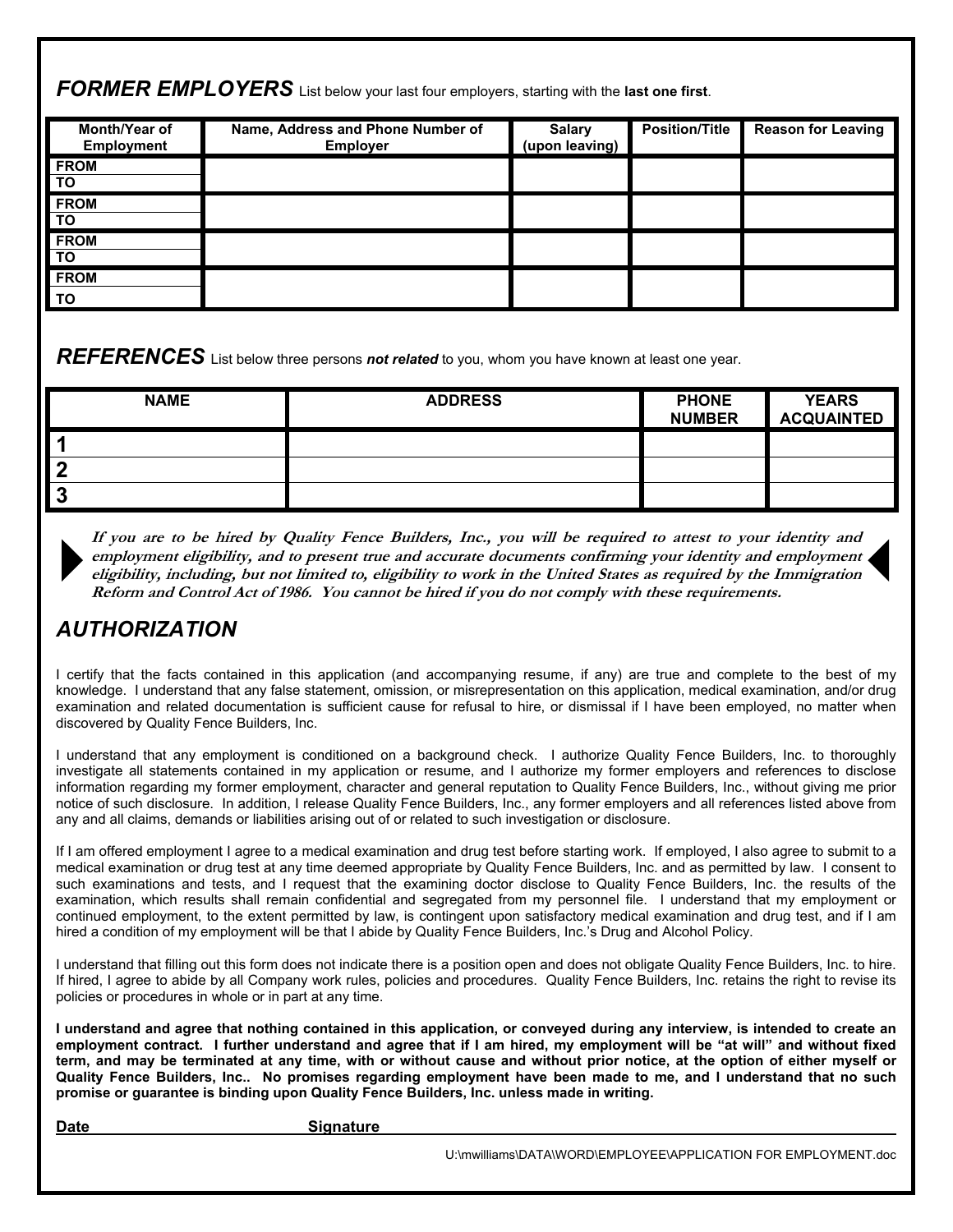

## **Affirmative Action Program Applicant Self-Identification Form**

 In order to comply with certain governmental recordkeeping and reporting requirements for the administration of civil rights laws, we invite all applicants to voluntarily self-identify their race and ethnicity. This information will not be used to influence our hiring decision. Submission of this information is voluntary and refusal to provide it will not subject the applicant to any adverse treatment. All information will be kept confidential and will only be used in accordance with the provisions of applicable laws, executive orders and regulations, including those that require the information to be summarized and reported to the federal government for civil rights enforcement. When reported, data will not identify any specific individual.

#### **Section 1: Applicant Information**

| Name:<br><u> 1980 - Johann Stoff, deutscher Stoff, der Stoff, der Stoff, der Stoff, der Stoff, der Stoff, der Stoff, der S</u>                                                                                                 | Date:           |                                    |  |  |  |  |
|--------------------------------------------------------------------------------------------------------------------------------------------------------------------------------------------------------------------------------|-----------------|------------------------------------|--|--|--|--|
| Position Applying For: The Contract of the Contract of the Contract of the Contract of the Contract of the Contract of the Contract of the Contract of the Contract of the Contract of the Contract of the Contract of the Con |                 |                                    |  |  |  |  |
| Section 2: Please Check All That Apply (see reverse for definitions)                                                                                                                                                           |                 |                                    |  |  |  |  |
| <b>Race or Ethnic Identity</b>                                                                                                                                                                                                 | Gender          | Veteran Status                     |  |  |  |  |
| $\Box$ Hispanic or Latino (White Race Only)                                                                                                                                                                                    | Female          | Vietnam Era Veteran                |  |  |  |  |
| $\Box$ Hispanic or Latino (All Other Races)                                                                                                                                                                                    | Male<br>$\perp$ | <b>Special Disabled Veteran</b>    |  |  |  |  |
| American Indian or Alaskan<br>$\mathbf{L}$                                                                                                                                                                                     |                 | <b>Other Eligible Veteran</b><br>ப |  |  |  |  |
| $\Box$ Asian                                                                                                                                                                                                                   |                 |                                    |  |  |  |  |
| $\Box$ Native Hawaiian or Pacific Islander                                                                                                                                                                                     |                 | <b>Other</b>                       |  |  |  |  |
| <b>Black or African American</b><br>$\perp$                                                                                                                                                                                    |                 | Other                              |  |  |  |  |
| White                                                                                                                                                                                                                          |                 | Individual with Disabilities       |  |  |  |  |

#### **□** I do not wish to self identify. Signature: